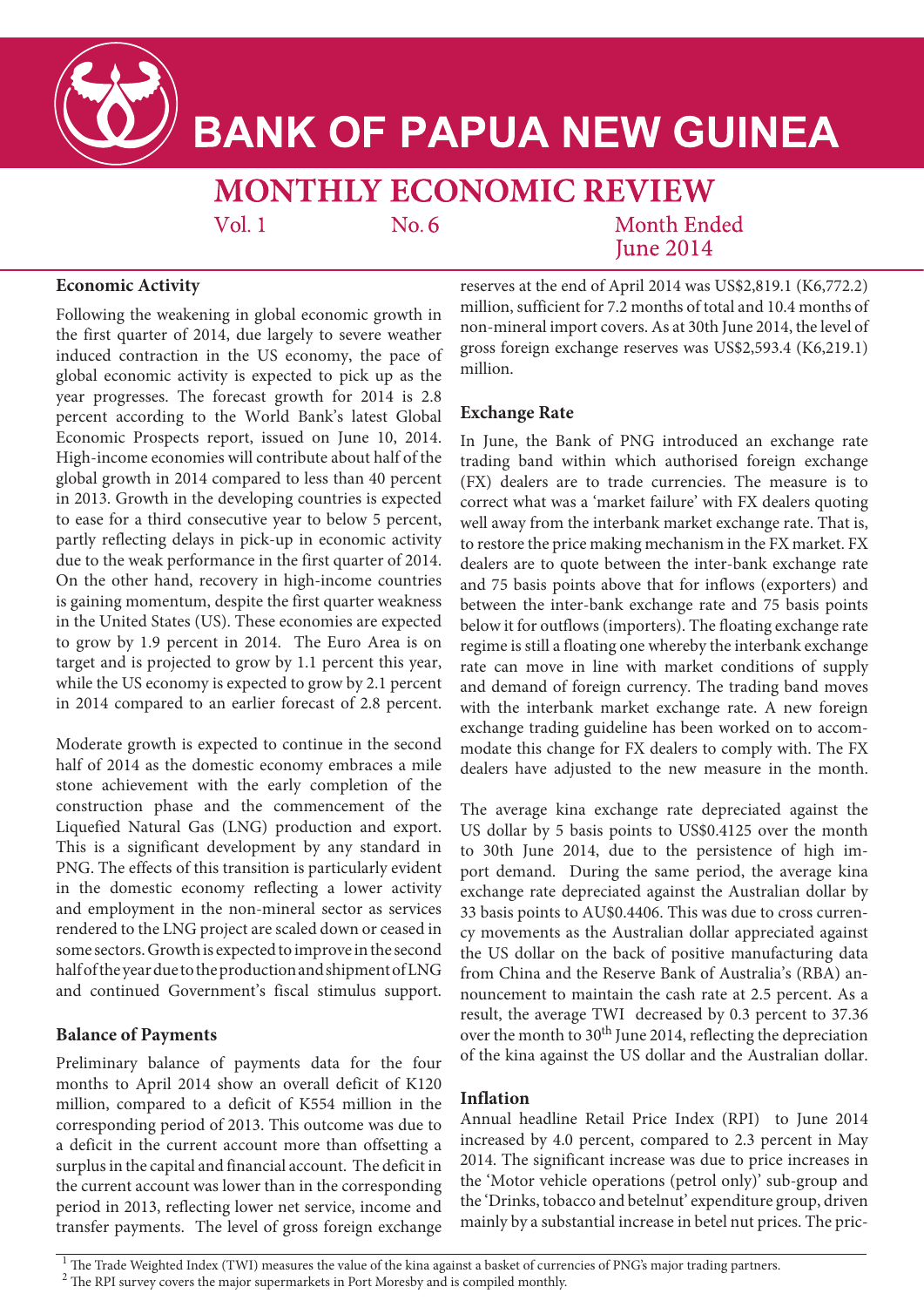es in the 'Rents, council charges fuel/power' and 'Food' expenditure groups also increased. RPI ex-seasonal increased by 3.7 percent while RPI ex-seasonal and fuel increased by 2.5 percent over the twelve months to June 2014. The monthly RPI for June fell by 1.9 percent, compared to a fall of 0.1 percent in the previous month.

#### **Fiscal Operation**

Preliminary estimates of the fiscal operations of the National Government over the six months to June 2014 show an overall deficit of K370.0 million, compared to a deficit of K679.9 million in the corresponding period of 2013. This represents 0.9 percent of nominal GDP, and reflected higher expenditure, which more than offset an increase in revenue. The budget deficit of K370.0 million was financed from net external borrowing of K95.7 million and net K274.3 million from the domestic sector.

Total revenue, including foreign grants, in the first half of 2014 was K4,680.2 million, 13.3 percent higher than the receipts collected in the corresponding period of 2013. This represents 36.9 percent of the budgeted revenue for 2014. The increase in revenue mainly reflected higher collections in tax receipts which more than offset lower non-tax receipts and foreign grants.Total expenditure for the first six months to June 2014 was K5,050.2 million, 4.9 percent higher than in the corresponding period of 2013 and represents 33.6 percent of the budgeted appropriation for 2014.

#### **Domestic Interest Rates & Monetary Aggregates**

Interest rates for Central Bank Bills increased for half of the maturity terms over the month to  $27<sup>th</sup>$  June 2014. There was no auction for the 182-day term during the month to allow

the Government to raise its required funds under this term for T-bills. The 63-day and 91-day rates increased to 2.55 and 2.70 perecnt from 2.47 and 2.63 percent, respectively, while the 28-day rate remained at 1.89 percent. At the Treasury bill auction, the 182 and 365 days rates increased to 4.10 percent and 6.35 percent from 3.81 percent and 6.12 percent, respectively. Over the same period the weighted average interest rates on wholesale deposits above K500,000 depicted mixed movements in all maturity terms.

Broad money supply (M3\*) increased by 6.7 percent over the year to May 2014, compared to an increase of 6.6 percent in the corresponding period of 2013. This was mainly driven by increases in private sector credit and net credit to the Government, which more than offset a decline in net foreign assets. Over the year to  $27<sup>th</sup>$ June 2014, average lending by banks increased by 18.4 percent to K9,200.7 million. Deposits at the commercial bank increased by K533.1 million to K18,904.6 million between December 2013 and week-ending 27<sup>th</sup> June 2014, reflecting net deposits by industries and government sectors. Over the year to  $27<sup>th</sup>$  June 2014, average deposits increased by 7.8 percent to K18,550.8 million.

### **Monetary Policy**

With the expectation of inflationary pressures coming from high import demand and high Government expenditure, the Bank continues to take a cautious approach by maintaining the policy rate, the Kina Facility Rate, at 6.25 percent for the month of June 2014.